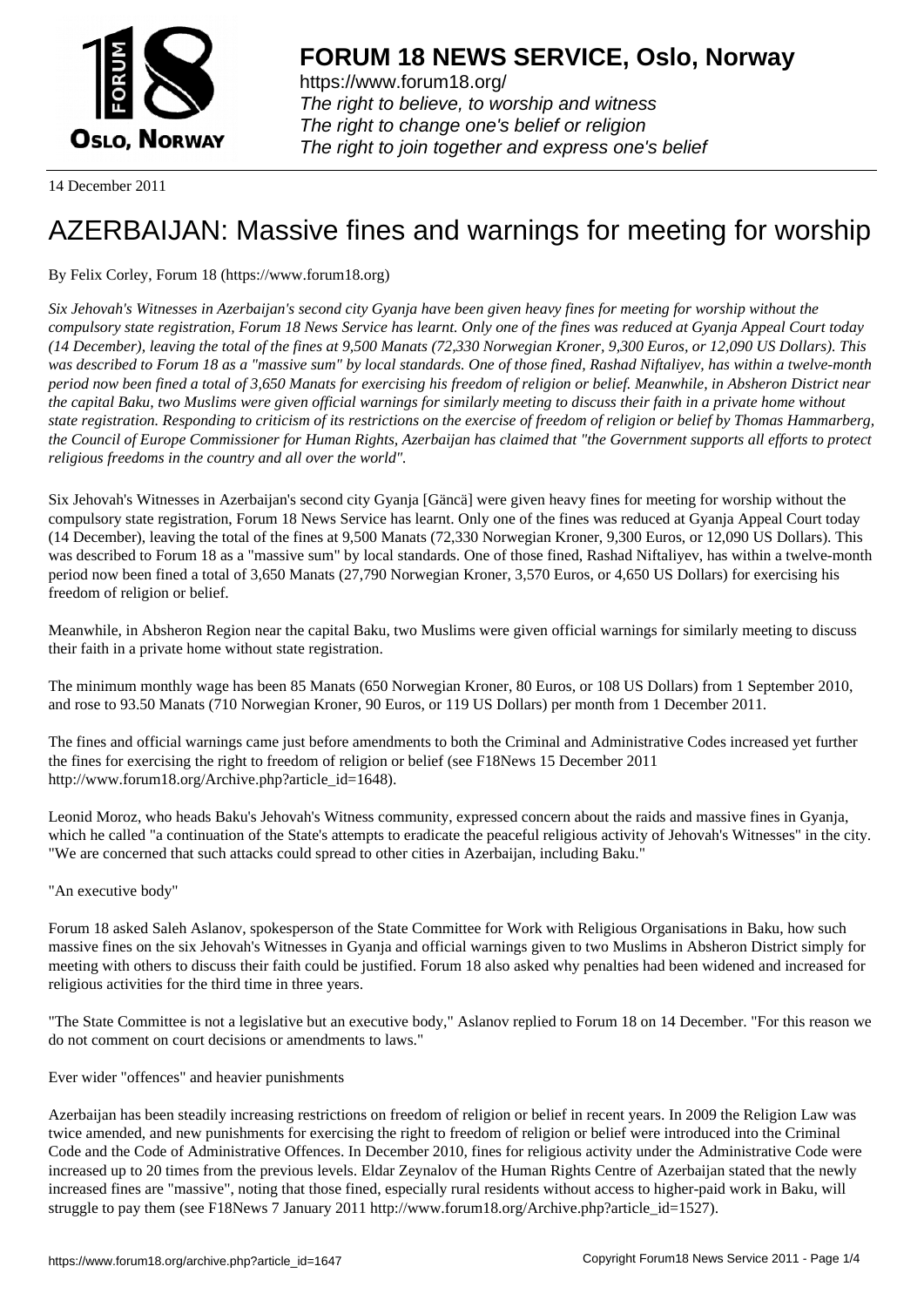More amendments to the Religion Law, to increase state control on freedom of religion or belief, were signed into law on 4 July. These amendments raised the required number of adult founders for a religious community from 10 to 50, introduced new controls on religious education, and increased the controls that the state requires religious headquarter bodies or centres to have over all communities under their jurisdiction (see F18News 6 June 2011 http://www.forum18.org/Archive.php?article\_id=1576).

The latest amendments to both the Criminal and Administrative Codes, including new "offences" and further massive increases in fines for exercising the right to freedom of religion or belief, were signed into law on 12 December by President Ilham Aliyev. This represents the third time in three years that punishments for exercising freedom of religion or belief have been widened and increased (see F18News 15 December 2011 http://www.forum18.org/Archive.php?article\_id=1648).

"The Government supports all efforts to protect religious freedoms" ?

Azerbaijan's restrictions on freedom of religion or belief have been repeatedly criticised by inter-governmental organisations of which the country is a member. For example Thomas Hammarberg, the Council of Europe Commissioner for Human Rights, has strongly criticised the country's state registration procedures and practices (see F18News 1 September 2010 http://www.forum18.org/Archive.php?article\_id=1482). Exercising freedom of religion without state registration is illegal, against international human rights standards. Similarly, the European Commission against Racism and Intolerance (ECRI) described the country's restrictions as "incompatible" with European Court of Human Rights (ECtHR) case law (see F18News 8 June 2011 http://www.forum18.org/Archive.php?article\_id=1578).

In its most recent response to Hammarberg of the Council of Europe, the government brushed off any criticism. "The religious policy of the Government is based on international norms and principles, international conventions to which Azerbaijan has acceded as well as the Constitution and other legal acts of the Republic of Azerbaijan," it claimed in a reply published on the Council of Europe website on 29 September. "The Government supports all efforts to protect religious freedoms in the country and all over the world."

#### Raid

On the morning of Sunday 20 November, police in Gyanja's Kapaz District raided the private home of Sadagat Abbasova, where about 40 people had gathered for a Jehovah's Witness meeting. Six Jehovah's Witnesses – the homeowner Abbasova, as well as Rashad Niftaliyev, Asim Mammadov, Vugar Abishov, Famila Valieva, and Mardan Mammadov - were then taken to Kapaz District Police station.

All six were then taken to Kapaz District Court, even though it was Sunday afternoon. The six were brought to trial under Article 299.0.2 of the Code of Administrative Offences, which punishes "violating state procedures for holding religious meetings or events".

### Another raid and official warnings

The raid on the Jehovah's Witnesses in Gyanja is not the only recent raid on people exercising the right to freedom of religion or belief. On the evening of 1 December a group of about 40 people had gathered in a private home in Absheron District near Baku. They were discussing their Muslim faith with the help of the works of the late Turkish Muslim theologian Said Nursi, their friends told Forum 18 from Baku on 5 December. Local police arrived and took about 40 people to the local police station, where they forced them to write statements about what they had been doing before they allowed them to leave.

The following day, 2 December, the two home owners were brought to Absheron District Court, where Judge Rahim Pashayev handed down official warnings that they were violating several Articles of the Code of Administrative Offences. On 12 December, an appeal was lodged to Sumgait Appeal Court against the official warnings, even though the lower court had still not issued the warnings in writing.

"With the goal of a conspiracy"

However in Gyanja the authorities prosecuted the Jehovah's Witnesses with the aim of imposing large fines. Shamistan Kerimov, the Deputy Head of Kapaz District Police, told Kapaz District Court that each one of the Jehovah's Witnesses had attended an "illegal" meeting on the morning of 20 November.

Firdovsi Kerimov, the head of the Gyanja office of the State Committee for Work with Religious Organisations, insisted to the Court that the Jehovah's Witness meeting was illegal as they did not have registration, according to the verdicts seen by Forum 18. He complained that they "with the goal of a conspiracy, were changing the places and conducted unlawful congregations at various addresses. Despite the fact that they were warned in administrative procedure and verbally, they continued to violate the law."

"The reality is that Jehovah's Witnesses do not have registration in Gyanja because the State Committee has repeatedly refused to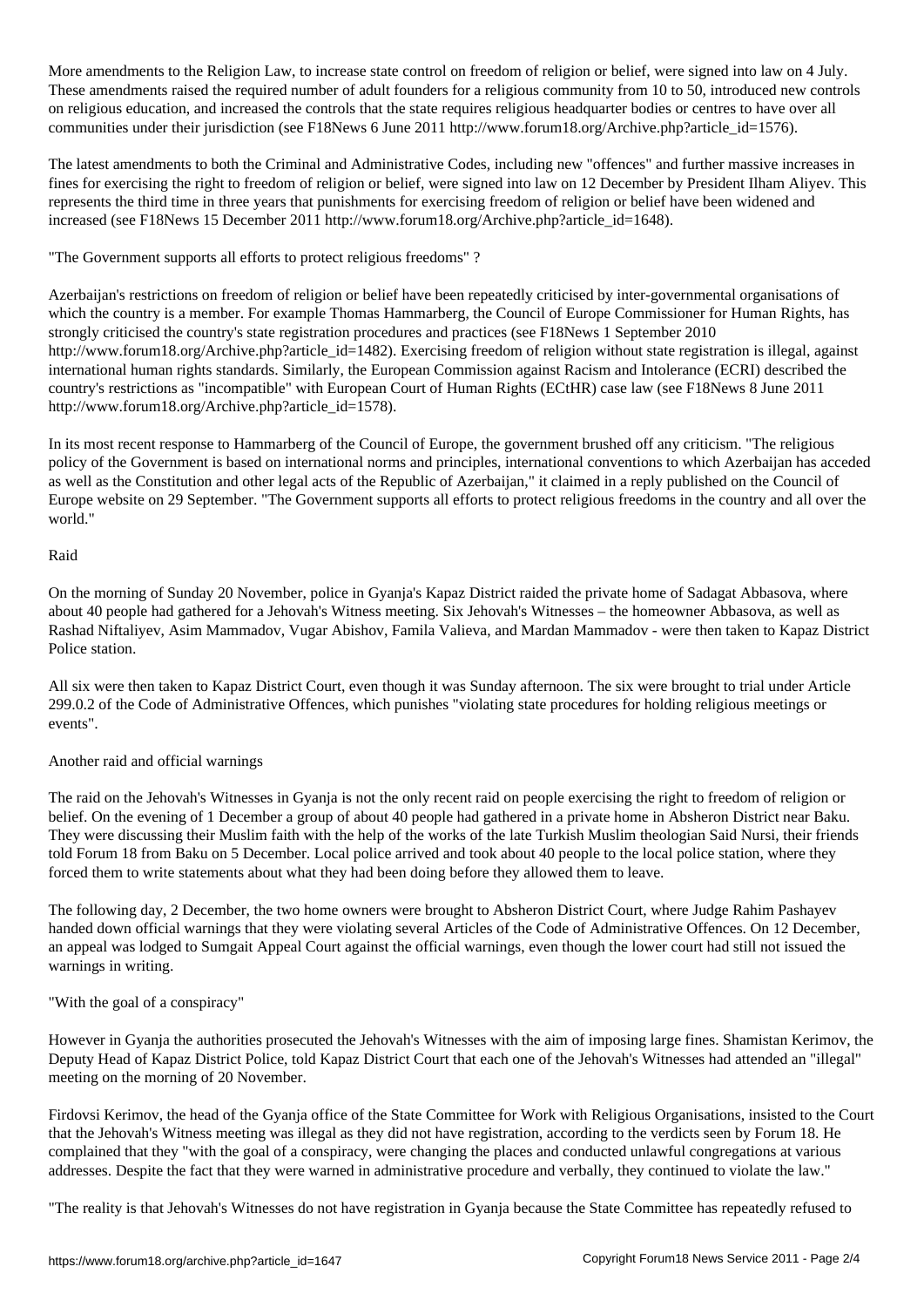application, filed with the State Committee on 8 June 2011, has never been answered."

#### Fines

Judge Nuru Guliyev found all six guilty and sentenced each separately, according to the verdicts. Abbasova and Niftaliyev were each fined 2,000 Manats (15,245 Norwegian Kroner, 1,960 Euros or 2,545 US Dollars). Valieva, Abishov, Asim Mammadov and Mardan Mammadov were each fined 1,500 Manats (11,440 Norwegian Kroner, 1,470 Euros or 1,910 US Dollars).

## Third fine in twelve months

For Niftaliyev, this was the third time in a twelve month period he has been fined under the same Article of the Code of Administrative Offences for exercising his freedom of religion or belief. He was among a group of Jehovah's Witnesses punished in a late-night hearing in December 2010 after a police raid. He was fined 150 Manats (1,035 Norwegian Kroner, 133 Euros or 191 US Dollars).

In June 2011 Niftaliyev was again fined 1,500 Manats (10,350 Norwegian Kroner, 1,330 Euros or 1,910 US Dollars), following a raid on a Jehovah's Witness meeting in Gyanja because they do not have the compulsory state registration. An official of the State Committee defended its officials' participation, claiming raids were "in accordance with the law" (see F18News 13 June 2011 http://www.forum18.org/Archive.php?article\_id=1579). Niftaliyev is one of four Jehovah's Witnesses whose appeals against their administrative convictions following the raid were rejected in mid-July, and who are considering taking their cases to the ECtHR in Strasbourg. Three of the four were given heavy fines by a court in Gyanja, and the fourth was officially warned (see F18News 25 August 2011 http://www.forum18.org/Archive.php?article\_id=1604).

The four were punished under Administrative Code's Article 299 ("Violation of the procedure for creating or running religious organisations"), which punishes a wide range of "offences", including meeting for worship without state permission. In December 2010, sharp increases in fines were introduced for all violations of Article 299, as well as fines for religious activity under Article 300 ("Violation of legislation on freedom of religion") of the Code (see F18News 7 January 2011 http://www.forum18.org/Archive.php?article\_id=1527).

The 20 November verdict in Niftaliyev's latest case records Deputy Police Chief Kerimov as noting that "despite the fact that he has been warned several times and has been given verbal warnings, he continued to violate the law". Kerimov added that Niftaliyev "was aware of the fact that the conducting of such congregations in the city of Gyanja was unlawful".

## Appeal

On 14 December, various judges at Gyanja Appeal Court heard the appeals of the six Jehovah's Witnesses against the November massive fines, according to the court website. Jehovah's Witnesses told Forum 18 that the fine on the homeowner Abbasova was reduced from 2,000 Manats (15,245 Norwegian Kroner, 1,960 Euros or 2,545 US Dollars) to 1,500 Manats (11,440 Norwegian Kroner, 1,470 Euros or 1,910 US Dollars). However, all the other fines remained unchanged.

Forum 18 was unable to reach any of the judges who heard the Jehovah's Witness appeals.

### Religious freedom blackspot

Gyanja has been a particularly difficult place for religious communities to operate. The State Committee representative ordered three religious communities which did not have legal status to close in March. One, Star of the East Pentecostal Church, was visited by two bus loads of riot police and ordinary police to stop them meeting for worship (see F18News 8 April 2011 http://www.forum18.org/Archive.php?article\_id=1560). Also, the only Sunni mosque in the city was forcibly closed by the state (see F18News 5 April 2011 http://www.forum18.org/Archive.php?article\_id=1558).

At least two of the religious communities banned from meeting still cannot meet for worship, community members told Forum 18 separately on 1 November (see F18News 1 November 2011 http://www.forum18.org/Archive.php?article\_id=1632). One of the religious communities banned from meeting by State Committee official Kerimov still cannot use their place of worship because it is unregistered, a member of the same community in Baku told Forum 18 on 7 December. "Only last week there were guests from the police, and such visits are common."

A member of another religious community said that their fellow-believers in Gyanja remain "absolutely banned" from meeting for worship. "The new registration rules require 50 people as founders, together with copies of their identity cards," the individual told Forum 18 on 5 December. "But people are frightened and in fear of the authorities." The individual saw "little hope" for improvement.

Forum 18 was unable to find out from State Committee official Kerimov why he had testified in court against the six Jehovah's